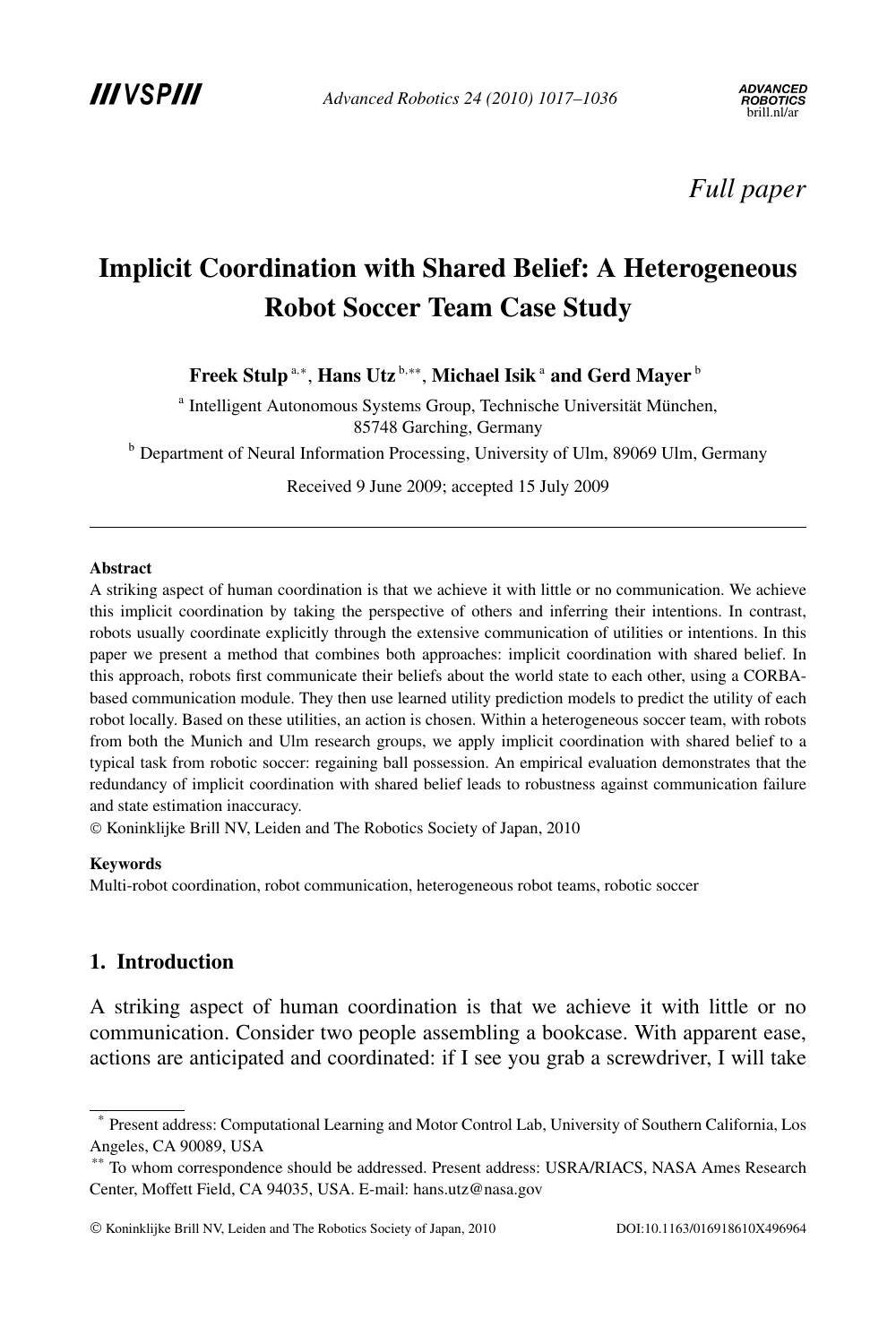one of the shelves and hold it in place, and so forth. Instead of communicating, humans achieve this by inferring the intentions of others. Once the beliefs and desires of the cooperating party are known, we imagine what we would do in that situation. This is called the 'Intentional Stance' [1].

Many complex application tasks in robotics also require the cooperation of two or more robots. A key aspect of these systems is that multiple robots share the same workspace and can therefore not abstract away from the actions of other robots. Therefore, coordination of actions is also essential to solve multi-robot tasks effectively. The standard solution in robotic teams is not to anticipate the actions of others as humans do, but rather to extensively communicate utilities or intentions in a negotiation scheme. Previous work on robot coordination seems to have focussed almost exclusively on explicit coordination, as an overview paper on key architectures shows [2].

Let us illustrate the difference between these coordination methods with a typical task from the robotic soccer domain: regaining ball possession. Acquiring ball possession is a goal for the team as a whole, but only one of the field players is needed to achieve it. Of course, the robots must agree upon which robot will approach the ball. The intuitive underlying rule is that only the robot who is quickest to the ball should approach it. A robot should, therefore, only approach the ball if it thinks it has the lowest approach time to the ball. In implicit coordination, each robot would estimate its own approach time, as well as those of other robots, based upon their perceived states. In explicit coordination, on the other hand, each robot only computes its own approach time and communicates this to the other robots or a central arbitrator.

In this paper, we present a third form of coordination that combines these two approaches: implicit coordination with shared belief. It is essentially implicit coordination, in which states of others needed to infer their utilities are not only acquired through state estimation, but also through communication. In this approach, the benefits of implicit and explicit coordination are combined, making it robust against both failure and inaccuracies in both communication and state estimation.

The benefits of implicit coordination were an important motivation for this research. Our goal to form a mixed soccer team with robots from different research groups that demonstrates coordinated behavior was another incentive. The mid-size league soccer teams of our two research groups are described in Refs [3, 4]. One robot from each group is depicted in Fig. 1. In previous work [5], a CORBA-based communication system, also described in this paper, was developed to share beliefs between robots of the two groups. Therefore, implicit coordination with shared belief was the most appropriate coordination method, as this approach alleviates the need to implement utility communication or arbitration mechanisms, and enables each team to implement the 'only the fastest should go for the ball' rule in a way most appropriate for the action selection scheme they use.

In this paper, we apply implicit coordination with shared belief to the ball interception task in a team of robots, formed by robots from both our groups. This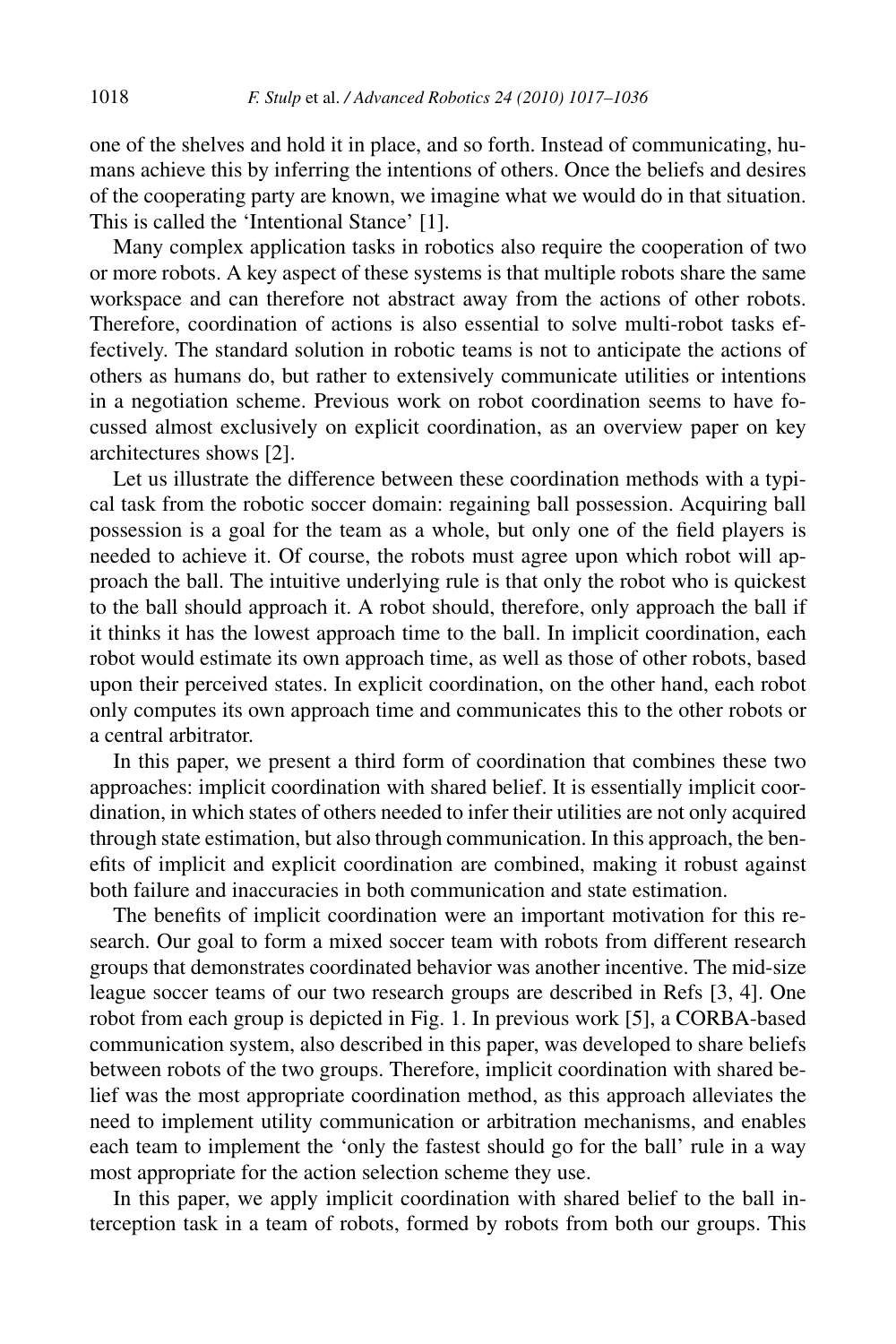

**Figure 1.** Robots from the two research groups.

work extends the work presented in Ref. [6] by formalizing the concept of implicit coordination with shared belief, providing results for both a homogeneous and a heterogeneous team, and analyzing the effects of communication and state estimation errors. The main original contributions of this paper are:

- Presenting a computational model for implicit coordination with shared belief.
- The design and implementation of a communication framework for sharing belief within a team of extremely heterogeneous autonomous robots.
- Learning utility prediction models that take technical differences between the robot platforms into account.
- Using shared belief and learned prediction models to enable implicit coordination within a heterogeneous team of robots.
- Conducting a thorough empirical analysis in both dynamic and static scenarios, in simulation and on the real robots.
- Demonstrating that coordination based on shared belief is more robust than explicit coordination.
- Quantatively measuring the effect of state estimation and communication quality on different types of coordination.

The rest of this paper is structured as follows. After discussing related work in the next section, we introduce the computational models of the three types of coordination in Section 3. In Section 4, we describe the design and implementation of the CORBA-based belief communication model. Then, in Section 5, we describe how utility models can be learned and used to predict utilities. An extensive empirical evaluation is provided in Section 6 and we conclude with Section 7.

# **2. Related Work**

Previous research on cooperation has focussed almost exclusively on explicit coordination [2]. On the other hand, work on implicit coordination usually assumes that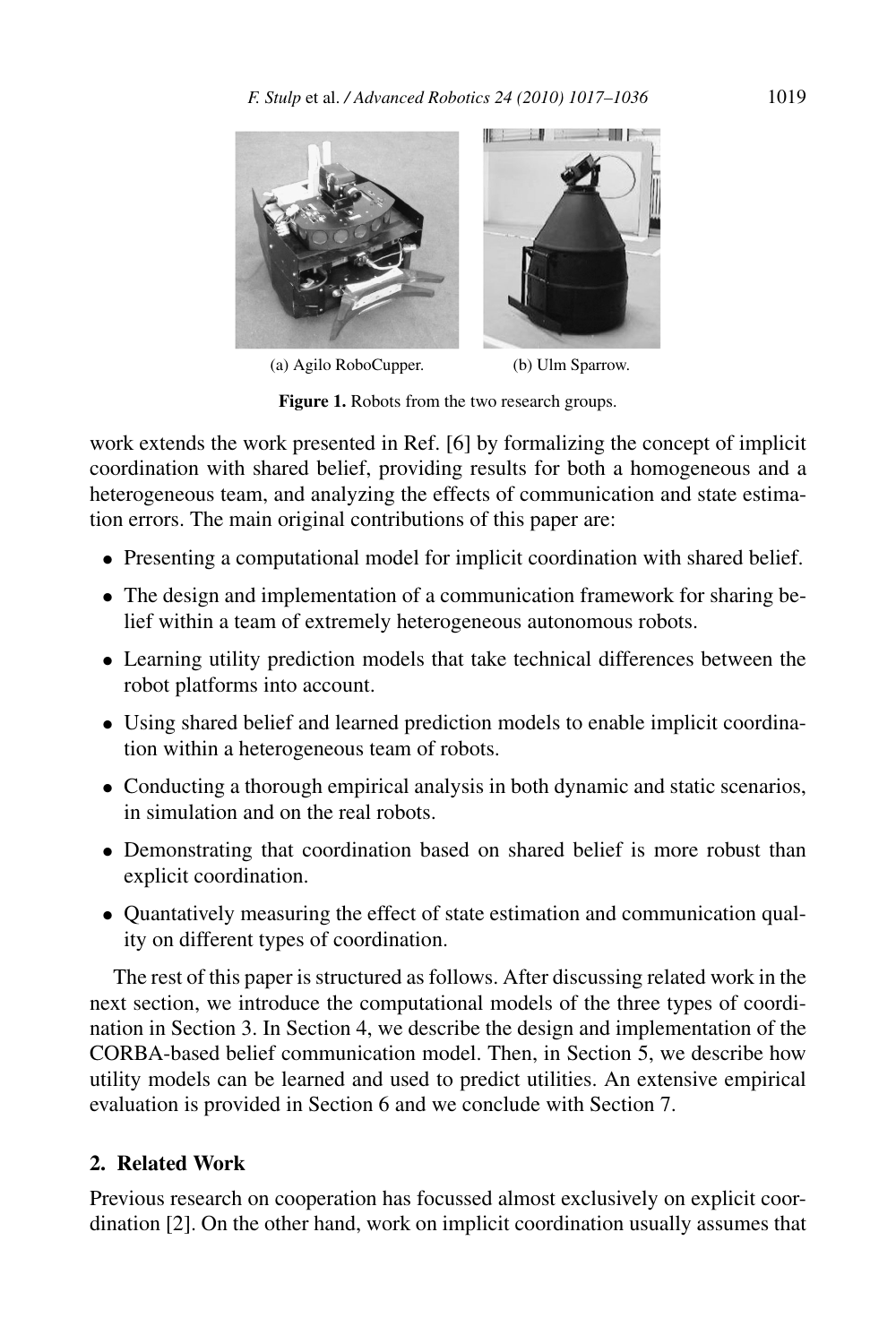all agents have access to a central and global representation of the world, which is enabled by simulation, as in Ref. [7], or global perception, as in the RoboCup smallsize league [8, 9]. In all these papers, teammates are not reasoned about explicitly, but are considered to be mere environment entities, which influence behavior in similar ways to obstacles or opponents.

Fuji *et al.* [10] use utility communication to coordinate their robots in the midsize league, using a mixture of system and agent objectives, and priority roles. As there is no quantative analysis of the coordination module or comparison to other coordination methods, it is not clear in which ways this form of coordination contributes to the impressive playing skills of this team. Noma *et al.* [11] propose a similar approach, where the utility being communicated is defined as the value of a Reinforcement Learning (RL) policy. Interestingly, not only the policies are learned with RL, but also the cooperative module that switches between them. States of others are deduced by reconstructing the three-dimensional (3-D) view of other robots by using omni-directional vision. Near-perfect vision is assumed to acquire the global state, which this approach requires.

Most similar to our work is Ref. [12], in which robots in the legged league also coordinate through implicit coordination, which is based on representations that are completed through the communication of belief states. Communication is essential and assumed to be flawless. It is not investigated how communication loss influences coordination. The utility measure is a sum of heuristic functions, which are represented as potential fields. Whereas our utility models are grounded in observed experience and have a well-defined meaning (e.g., execution duration in seconds), these heuristic functions have no clear semantics. Therefore, customizing these functions to individual robots is difficult, as the semantics of and interactions between them are not fully understood. However, this customization is essential for achieving efficient coordination in a heterogeneous team with robots with different dynamics and capabilities.

In the RoboCup simulation league, agents have been coordinated with coordination graphs [13]. These graphs specify in which situations agents need to coordinate their behavior. On-line, agents must have knowledge of each others' states to apply these coordination graphs, so agents can only coordinate if they are in each others' field of view. In Ref. [14], simulated soccer players use local information to estimate the global state of the team, i.e., attacking, recovering, etc. This global state is used to set global playmode parameters. The arbitration uses these playmode parameters to initialize coordinated behaviors. These approaches have not been evaluated on real robots.

In Ref. [15], human communication is divided into explicit (spoken word) and implicit (gestures, facial expression or any non-vocal expression of intention). Here, robots use explicit communication (consisting of direct commands to other robots) to coordinate high-level tasks and implicit communication (being position information) to avoid collision (called modest coordination). In our terminology, modest coordination with implicit communication is not implicit coordination, as the po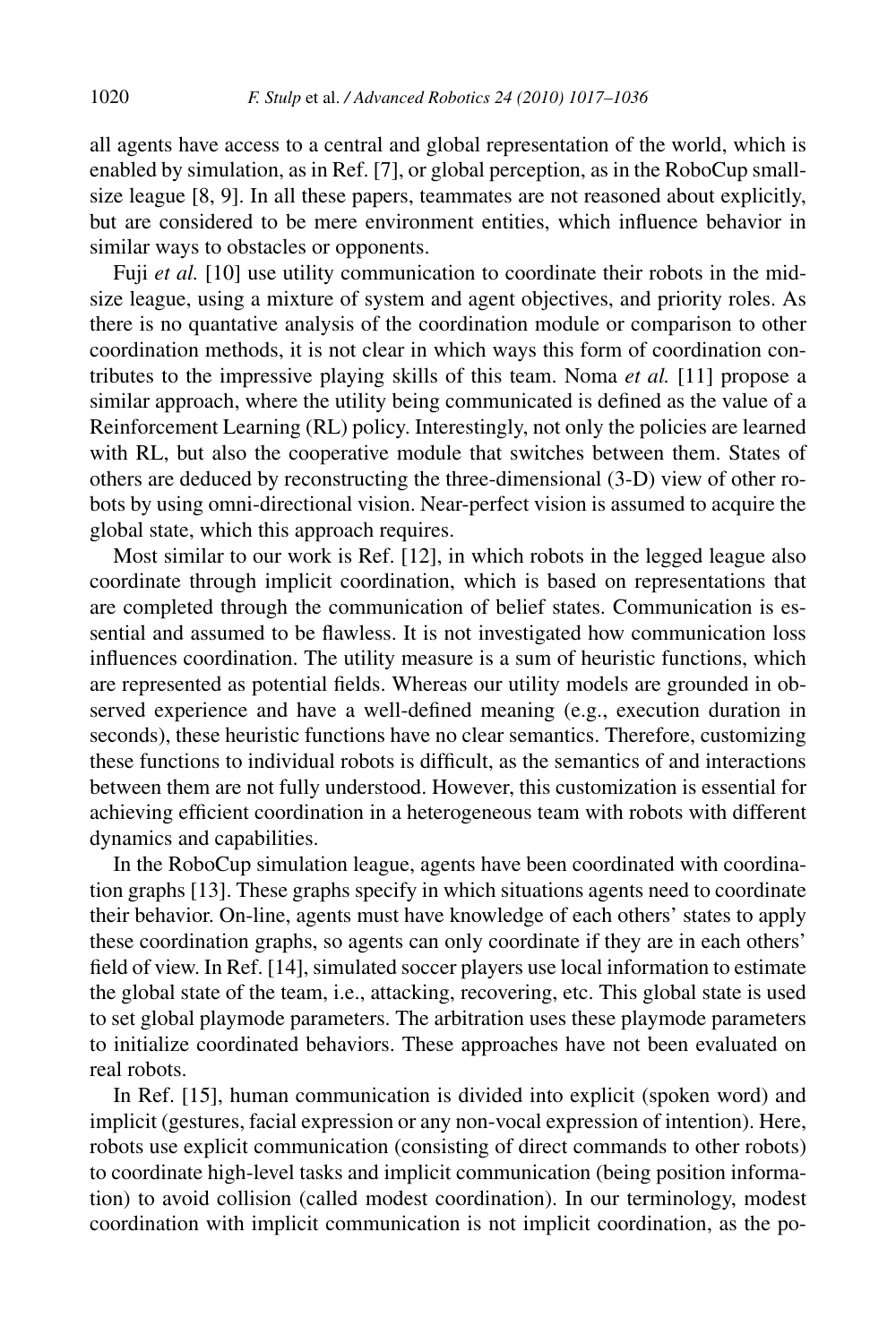sition information about other robots is acquired through communication, not state estimation.

The most similar mixed team cooperation effort was the Azzurra Robot Team, a mid-size team from various Italian universities. They also used a (proprietary) publisher/subscriber communication protocol, utilizing UDP. This team used explicit coordination (i.e., with utility communication) to assign roles among the field players [16]. Unfortunately, the Italian national team was dissolved after the RoboCup tournaments in 2000.

#### **3. Computational Model**

In this section, we introduce the computational models of three types of coordination. The ball interception task will be used as an illustrative example.

#### *3.1. Explicit Coordination*

The computational model of explicit coordination is depicted in Fig. 2. Previous work on cooperation seems to have focussed almost exclusively on this form of coordination as an overview paper on the key architectures shows [2]. It has also been used in the RoboCup mid-size league to allocate roles and coordinate behavior [16–18].

In explicit coordination, robots compute only their own utility locally. Each robot then sends its utility to the other robots, and receives the utilities of the other robots, over a communication channel. In auction-based approaches, the utilities are sent to a single arbitrator, which communicates roles or actions back to the robots. The utilities in the ball interception task are the ball approach times of the robots. The faster a robot can approach the ball, the higher the utility.

Acquiring ball possession is a goal for the team as a whole, but only one of the field players is needed to achieve it. The benefit of having only one player approach the ball is obvious: there will be less interference between the robots and it also allows the other robots to execute other important tasks, such as strategic repositioning or man marking. The joint utility model formalizes the intuitive rule that only one robot should approach the ball. It computes the best action a robot can execute, given its own utility for this action, as well as the utilities of other robots. So, to avoid interference of robots in the ball interception task, the joint utility model returns the action approachBall if a robot predicted to be the fastest to approach the ball, and another action otherwise.

Of course, all soccer teams will have implemented this strategy in some way, to avoid all robots continuously pursuing the ball. The contribution of the approach



**Figure 2.** Explicit coordination, in which the utilities of other robots are communicated. This is the standard approach in robotics.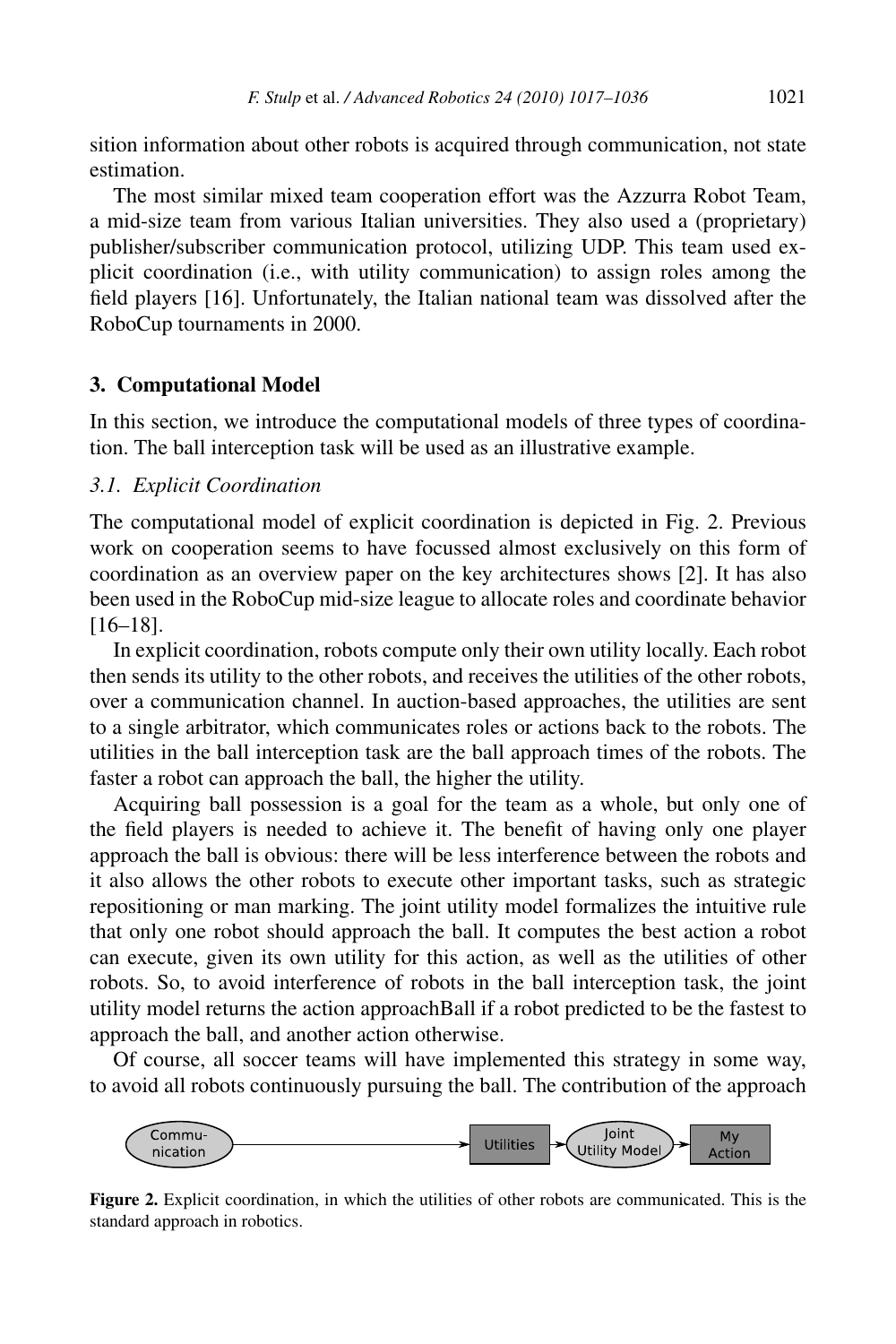

**Figure 3.** Implicit coordination without communication, in which utilities are computed from states using utility prediction models. States are determined through state estimation. Humans usually use this approach to coordinate.

presented here is not to implement the concept of having only one robot going there. It rather demonstrates how exploiting utility models to reason about the outcome of the actions of others enables robots to become more independent of communication for coordination.

## *3.2. Implicit Coordination*

Implicit coordination, depicted in Fig. 3, is a variation of explicit coordination, in which the utilities of others are not communicated, but computed by the robot itself. There are many domains in which implicit coordination is used by humans: team sports, construction (e.g., of bookcases) and also in traffic.

The robot does achieve implicit coordination by first acquiring the states of others through state estimation. In the belief state of the soccer robots, robot states are represented by a pose: the position and orientation of the robot. The perspective taker enables the robot to make utility predictions for other robots. To do this, the robot swaps its own state with that of another robot in the belief state and computes the utility. This 'perspective taking' [19] is performed for all other robots, until the utilities for all robots are known.

There are several important benefits that implicit coordination without communication has over explicit coordination:

- Protocols and arbitration mechanisms must be adopted between communicating entities to enable utility communication and arbitration, which adds complexities and can degrade the system. It is generally argued that communication can add unacceptable delays in information gathering and should be kept to a minimum [8].
- Rescue robotics and autonomous vehicles operating in traffic are examples of domains in which robust communication is not guaranteed, but where correct coordination and action anticipation is a matter of life and death. When it comes to saving humans or avoiding accidents, it is better to trust what you perceive than what others tell you — seeing is believing.
- A current research focus in cooperation is human–robot interaction, e.g., in space exploration [20] or rescue robotics [21]. When a robot and a human perform a joint action in their shared workspace, e.g., setting the table in the kitchen or seam welding in outer space, it cannot be expected of humans to continuously communicate their intentions or utilities. Instead, the robot must be able to anticipate a human's intentions, based on predictive models of human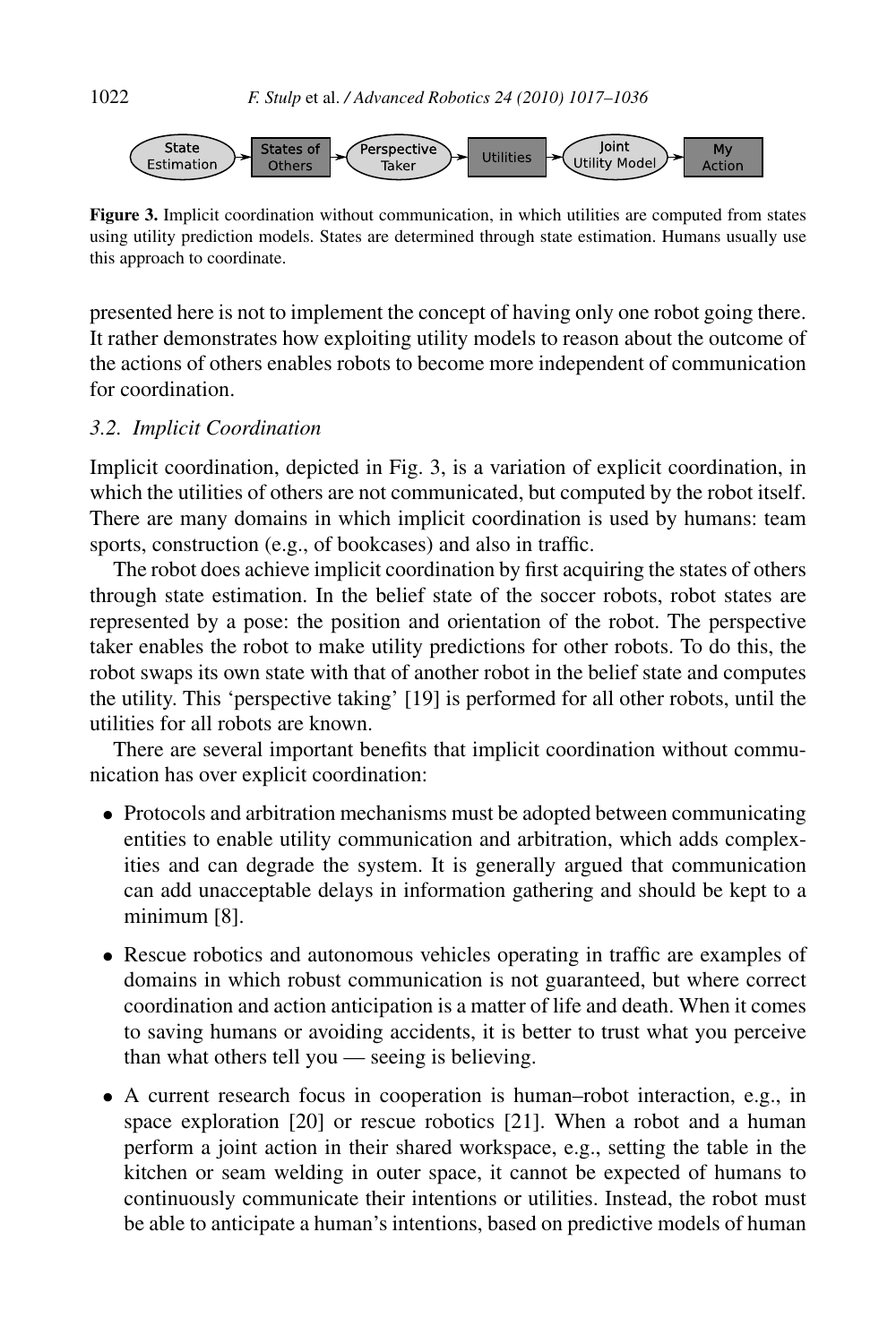

**Figure 4.** Implicit coordination with belief communication.

behavior. We consider implicit coordination to be essential for natural interaction between robots and humans, so adhering to explicit coordination will prevent robots from making a breakthrough into these application domains.

# *3.3. Implicit Coordination with Shared Belief*

The most difficult aspect of implicit coordination is estimating the states of others. Especially due to the limited sensory capabilities of most of todays robot platforms, this is problematic. Therefore, we use communication of beliefs as an alternative to estimating the states of others based on perception. The computational model of this implicit coordination with shared belief (IC-SB) is depicted in Fig. 4.

# *3.3.1. Belief* versus *Utility Communication*

This computational model might seem contrary to our communication-free paradigm, but there is an important difference between communicating utilities and communicating beliefs, which we shall explain in this section. Of course, implicit coordination without communication is the ideal situation, which we cannot achieve due to limitations in sensors and state estimation. Still, implicit coordination with state communication is preferable over explicit coordination for the following reasons:

- Since explicit coordination is only possible if you know the utilities of others, delays or failures in utility communications will often cause complete coordination failure. With implicit coordination, the robot can still rely on its own sensors and state estimation to deduce the utilities of others. Coordination might then not be perfect, due to sensor limitations, but at least it does not collapse completely. One of the experiments in the experimental evaluation will verify this (Q6 in Section 6.2). In a sense, combining the two methods exploits the best of both worlds.
- Improvements in sensor technology and state estimation methods will allow robots to autonomously acquire a increasingly complete and accurate estimation of the states of others. In RoboCup, for instance, almost all mid-size teams have resorted to omni-directional vision to achieve exactly that. Thus, beliefs needed to infer the utilities of others are becoming more complete and accurate, independent of communication. More accurate state estimation essentially reduces communication needs. Teams that have omni-directional vision could probably abandon communication altogether when using implicit coordination. This is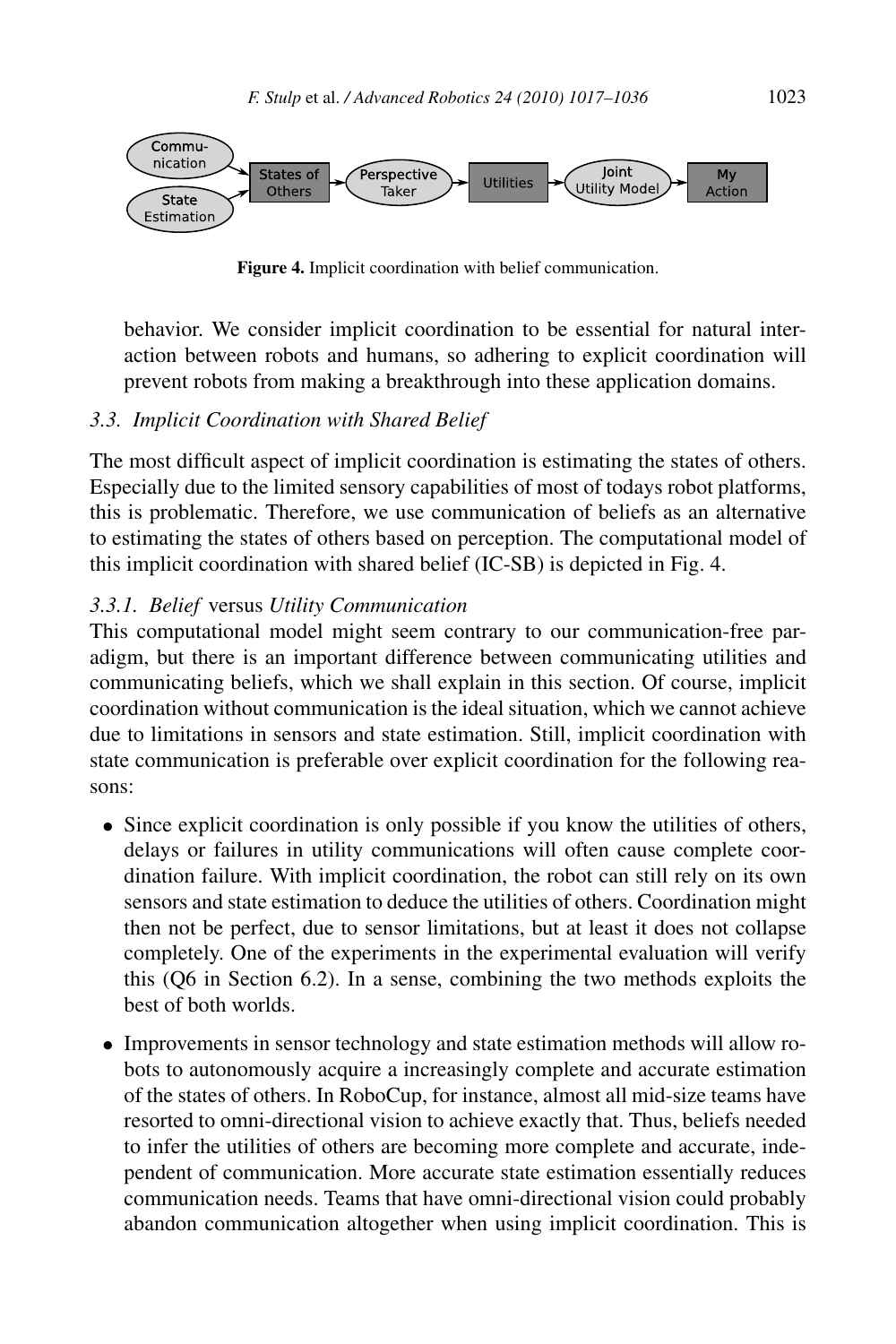certainly not the case for explicit coordination, which will always fully rely on communication.

• To enable human–robot cooperation, robots will at some point have to rely on state estimation only, as humans cannot be expected to communicate their state. Implicit coordination with shared belief is an intermediate step to this ideal situation.

A disadvantage is that belief communication requires more information to be communicated. The pose, velocity and covariance matrix of each observed object is significantly more data than than a single utility value. For the application domain this is not a big handicap though. Assuming a 2-D pose/velocity estimate is sufficient for a soccer robot, the dynamic pose can be formulated in 24 single precision floating point numbers. The belief state information of a five against five players match amounts to about 1 kB of belief state data that needs to be communicated by each player. This amount of data fits well into a single UDP packet and, published at a moderate frequency (i.e., 1 Hz), does not excessively stress the available network bandwidth. Furthermore, the robots do not only exchange significantly more data. They exchange significantly more information, which in turn is used to improve the individual robots utility estimate.

Summarizing, the robots use communication as a backup system for incomplete state estimation, rather than as the backbone of their coordination. With utility communication, robots are completely dependent on continuous and robust communication. In contrast, when sharing belief, improvements in sensor and state estimation will allow implicit coordination to depend less and less on belief communication. This is necessary to simplify communication schemes, increase coordination robustness and enable human–robot cooperation. This work proposes a step in this direction.

For objects that are observed by multiple robots, various information fusion approaches can be applied. The model of the Ulm Sparrows robots for fusion of the ball position was, for instance, to always trust their own observations above shared observations, but use averaging and threshold-based outlier rejection, to fuse multiple observations of the same object from teammates.

So far, we have not specified how robots communicate belief states or compute utilities. Sections 4 and 5 will elaborate on their implementations.

# **4. Sharing Belief**

To share beliefs, the teams must agree upon structures that encapsulate the information they want to exchange and the communication framework over which this information will be sent. The next two sections are dedicated to these topics.

# *4.1. Design of Belief Exchange*

The three main elements of the exchanged belief state are a time-stamp, the probabilistic dynamic pose of the robot itself and a list of observed objects. The main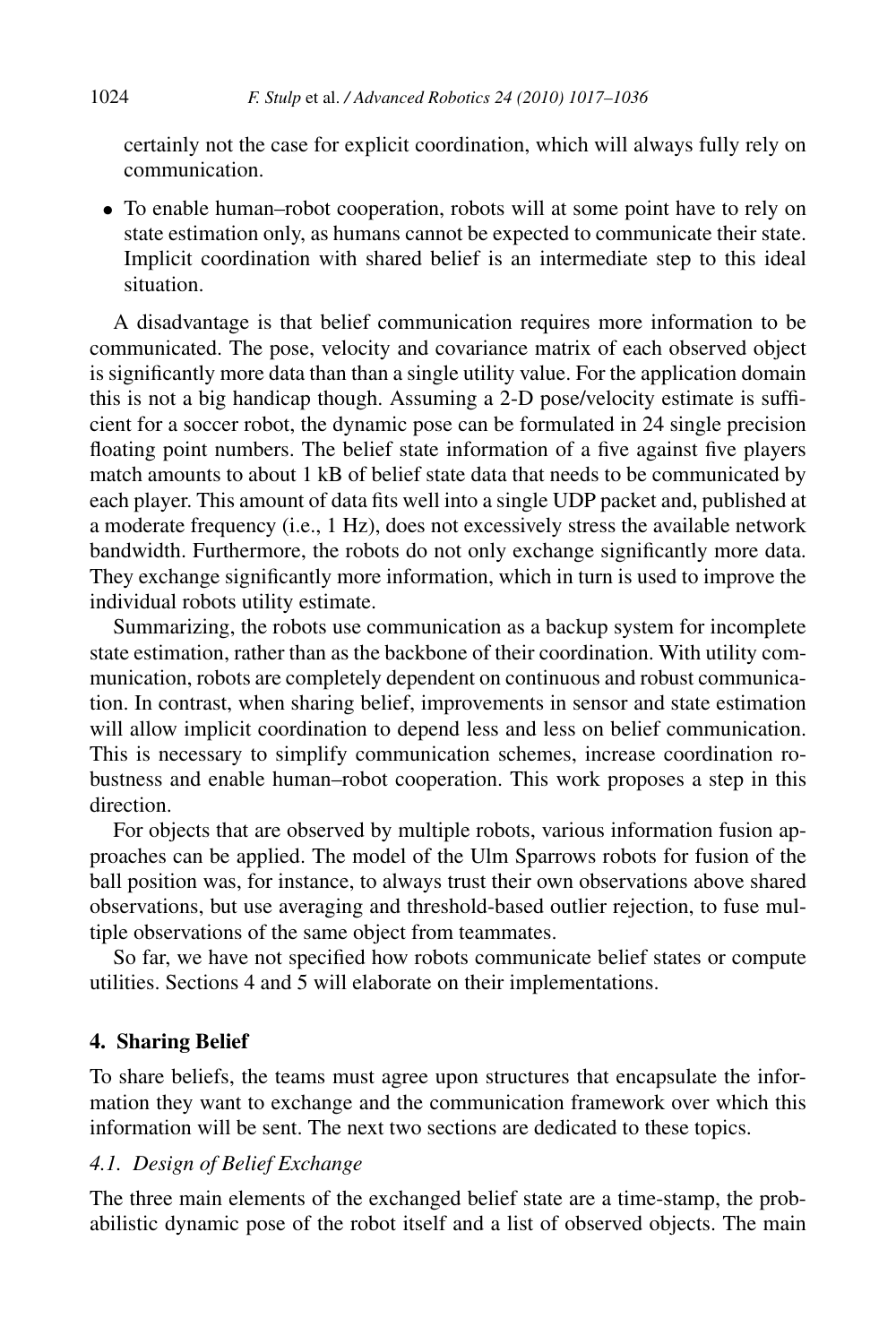design principle is that we want an expressive belief exchange structure, but not simply a superset of all the information that the teams have used so far.

(i) *Time-stamped message-based communication.* The beliefs of the robots are exchanged within the team by a message-based protocol. Messages that are corrupted by packet loss in the wireless network do not influence each other and can safely be ignored. As a basic requirement for sharing information in a highly dynamic environment each message is accurately time-stamped. This allows for interpolation of the beliefs to minimize the estimation error between messages.

(ii) *The own dynamic pose.* Many sensor data processing algorithms assume that the probability of measuring a certain quantity is distributed according to a Gaussian normal distribution. We also use this concept, and represent the robot's pose by a 3-D vector  $(x, y, \alpha)$  and covariance matrix. The vector represents the mean of the Gaussian distribution, with *(*0*,* 0*,* 0*)* being the center of the field, facing the opponent goal. The covariance matrix holds the associated uncertainty as a 3-D Gaussian distribution around this mean. How these values can be computed is discussed more elaborately in Ref. [22]. This probabilistic representation allows robots to communicate not only where they belief they are, but also how certain they are about it.

Apart from its pose, the robot also communicates its velocity as a tuple  $(v_x, v_y, \omega)$ , without uncertainty measures. The combination of pose, covariance matrix and speed is called 'probabilistic dynamic pose'.

(iii) *Observed objects.* Apart from their own pose, the shared belief state also contains a representation of all the observations of objects, such as the ball. Each object is represented by the same dynamic pose and covariance matrix, which have been discussed in the previous section. Although this representation is somewhat redundant (goal posts will never have a velocity), it is very general. The observed objects are projected in an egocentric frame of reference, in which the observer always has pose *(*0*,* 0*,* 0*)*.

*Design issue: allocentric* versus *egocentric.* The most obvious way to fuse observations of different robots is by the use of a shared frame of reference. Therefore, the robots use the allocentric frame of reference defined in the previous section to communicate their poses. However, this approach requires knowing where you are with sufficient accuracy, something that cannot always be guaranteed. For many tasks (shooting a goal, passing to a teammate) it is sufficient to know the relative location of certain objects to the robot. For these reasons we have decided to use an egocentric frame of reference for the observations.

# *4.2. Implementation of the Communication Framework*

The team communication uses a message-based, type safe high-level communications protocol that is transfered by IP-multicast, as such a protocol keeps the communicated data easily accessible and prevents subtle programming errors that are hard to trace through different teams. As the communication in a team of autonomous mobile robots has to use some kind of wireless LAN, which is notoriously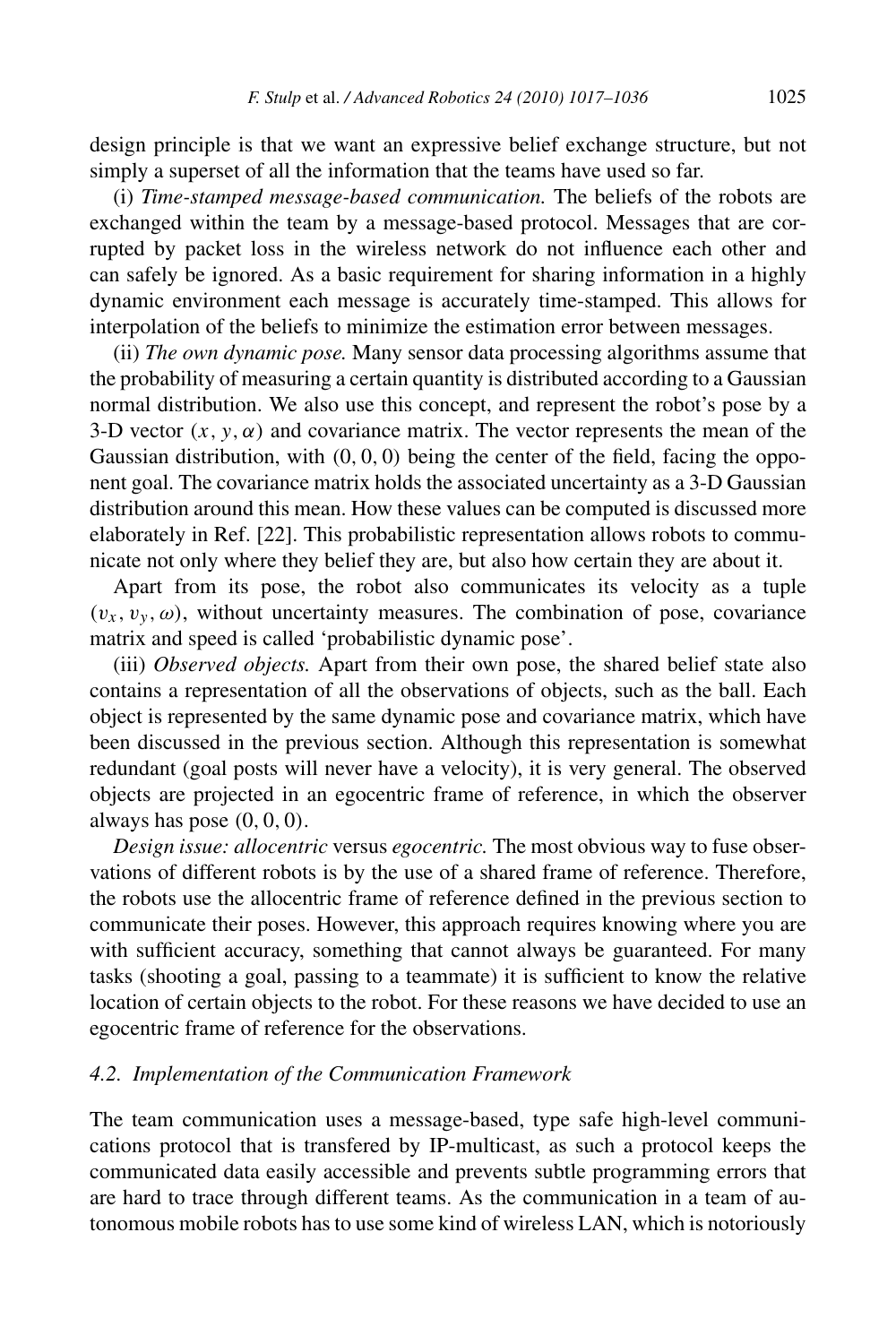unstable especially in RoboCup tournaments, a connection-less message-based protocol is mandatory. This way, network breakdowns and latencies do not block the sending robot. To save bandwidth, IP-multicast is used, since in this way each message has only to be broadcasted once, instead of *n* times for *n* clients.

The implementation uses the notify multicast module (NMC) of the Middleware for Robots (Miro) [23]. Miro provides a generalized CORBA-based sensor and actuator interfaces for various robot platforms as well as higher-level frameworks for robotic applications. Additionally to the method-call-oriented interfaces, Miro also uses the event driven, message-based communications paradigm utilizing the CORBA Notification Service. This standardized specification of a publisher/subscriber protocol is part of various CORBA implementations [24]. Publishers (suppliers in their terminology) offer events. The so-called consumers subscribe to those events. They then receive the events supplied by the publisher through an event channel (EC). The data exchanged is specified in the CORBA interface definition language (IDL). Standardized mappings from IDL to most modern programming languages (C, C++, Java) exist.

CORBA uses a connection-oriented (TCP/IP-based) communication layer by default, the NMC module therefore plugs into the Notification Service architecture and exchanges events between the robots of a team transparently, using IPmulticast. For this purpose a service federation quite similar to the one described in Ref. [25] is used. A local instance of the EC runs on each robot. A 'NMC event consumer' subscribes for all events that are offered only locally but subscribed by other teammates and sends them to the multicast group. A 'NMC event supplier' in turn listens to all events published *via* IP-multicast and pushes those into the local event channel, which are subscribed but not offered locally. To keep track of the offered and subscribed message types, NMC utilizes two fields of the standard event message format: the domain name and the type name. By convention, the domain name contains the name of the robot producing the event. The type name describes its payload. As these fields are also part of the native offer/subscription management and filtering protocol of the notification service, robots can easily determine whether events they offer are currently subscribed in the team and skip their production entirely if there are no subscribers.

Figure 5 illustrates a sample configuration of the notification channel setup. Two robots (A, B) produce two types of events *(*1*,* 2*)*; the resulting events are {A1, A2, B1, B2}. The events in the supplier and consumer boxes denote the offered and subscribed events. The events labeling the arrows denote the actual flow of events. Note that suppliers and consumers can offer/subscribe for multiple events.

Communicating the IDL-specified belief state discussed in Section 4.1 at 10 Hz with all teammates uses, on average, less than 10% of the available bandwidth of a standard 802.11b WLAN (11 MBit/s). This should be available, even on heavily loaded networks, such as those in RoboCup tournaments.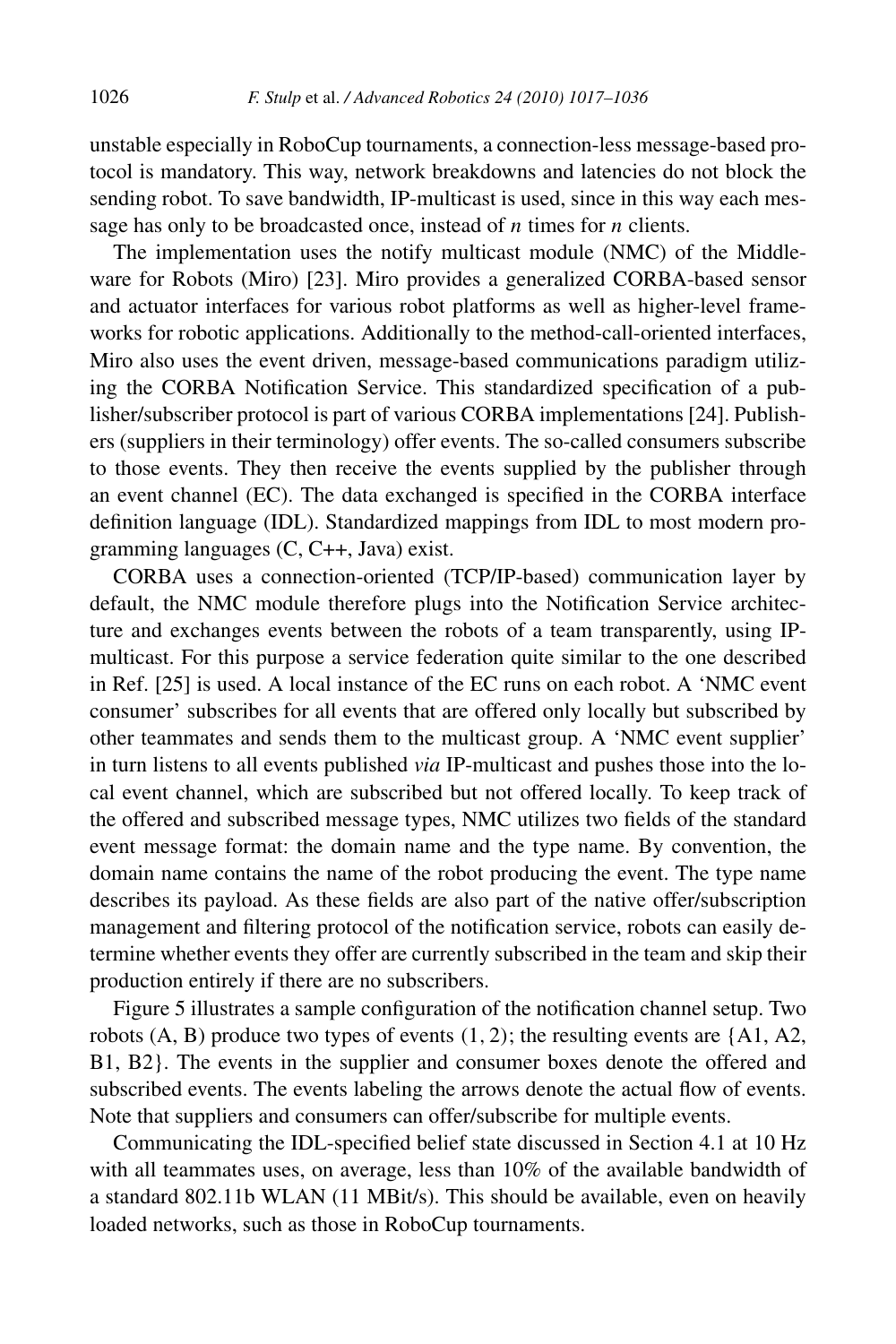

**Figure 5.** A federated notification channel setup.

#### **5. Learning Utility Models**

In the ball approach scenario, the utility describing how well a robot can execute this task is time: the faster you can approach the ball, the higher the utility. Therefore, each robot will need to be able to predict how long it will take each robot to approach the ball. These temporal prediction models are learned from observed experience using model trees.

In the first step, training examples are gathered by randomly choosing goal destination on the field, approaching them and measuring the time taken for the approach. To acquire sufficient data, we not only record the time from the initial to the goal point, but also from each intermediate point, at a rate of 10 Hz. The first 30 examples (3 s) of each episode are used as training data. We store the relevant variables from the belief state in a log file. These four variables are: (i) translational velocity, (ii) distance to the goal, (iii) angle to the goal, and (iv) difference between robot and goal orientation.

Then, model trees are trained with this data to acquire a model that generalizes over unseen cases. Model trees are functions that map continuous or nominal features to a continuous value. The function is learned from examples, by a piecewise partitioning of the feature space. A linear function is fitted to the data in each partition. Model trees are a generalization of decision trees, in which the nominal values at the leaf nodes are replaced by line segments. A benefit of model trees is that they can be transformed into sets of rules that are suited for human inspection and interpretation. For more information about model trees and how they can be used to learn utility prediction models of navigation tasks, we refer to Ref. [26].

Table 1 lists the number of episodes *n* needed to acquire an accurate prediction model. The mean absolute error (MAE) is computed over a separate test set, which contains *n/*3 episodes. Training data was gathered until the error stabilized.

The advantage of this learning approach over analytical methods is that it is based on real experience, and therefore takes all factors relevant to execution duration into account. If one robot is slower than the other or has a slight bias to the right due to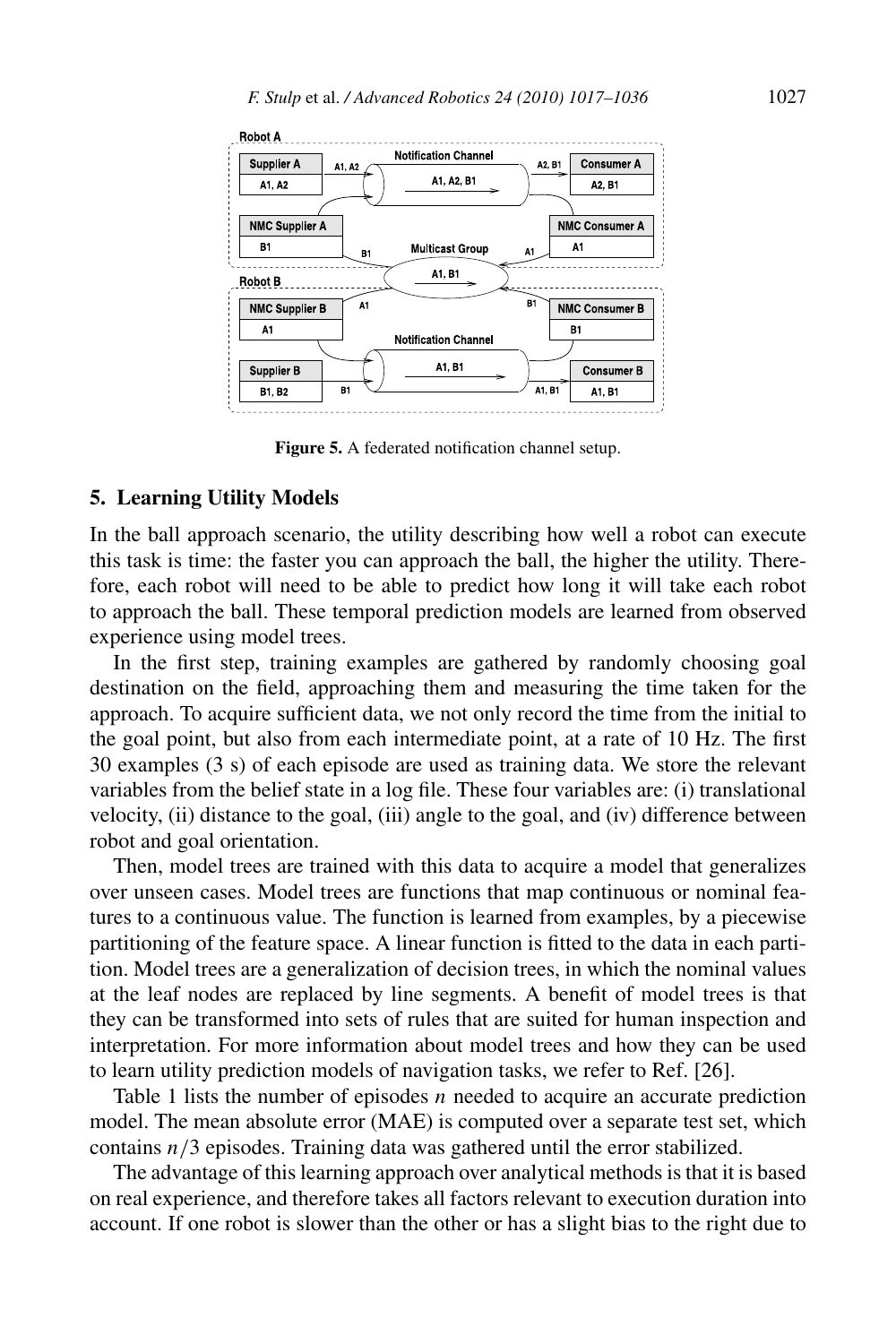| <b>Robot</b>       | n   | Duration | MAE      |
|--------------------|-----|----------|----------|
| Agilo (real)       | 290 | 0:31     | 0.31 s   |
| Ulm Sparrow (real) | 517 | 0:40     | 0.32 s   |
| Agilo (simulated)  | 750 | 1:18     | $0.21$ s |

**Table 1.** Accuracy of the learned models

slight damage to the left motor, this will all be reflected in the observed data and, thus, in the model learned from the data. The model is therefore tailored specifically to each robot, using the same general experience-based learning approach. For instance, when new motor control boards were installed on the Agilo RoboCuppers, they were twice as fast as the old ones and had very different dynamics. We then simply gathered new data, trained the learning algorithm and acquired a model tailored to the new boards. We have also learned temporal prediction models for very different robots altogether, e.g., a B21 service robot, or Powercube arms [26].

Another advantage is that many hand-coded actions are difficult to formalize analytically, as is well summarized by the following quote on navigation actions: "Navigation behavior is the result of the subtle interplay of many complex factors. These factors include the robot's dynamics, sensing capabilities, surroundings, parameterizations of the control program, etc. It is impossible to provide the robot with a deep model for diagnosing navigation behavior" [27]. Our approach does not rely on accurate analytical models of the robot; the model is learned from observed data. In addition, analysis can be impossible because the inner workings of the action are simply unknown, e.g., when observing the behavior of other robots (or humans). In principle, learning models can also be done on-line, so that action models can adapt to changing environments.

#### **6. Empirical Evaluation**

We will now present the experimental design and the results of conducting these experiments.

#### *6.1. Experimental Design*

To evaluate if the learned prediction models and shared representations are sufficiently accurate for implicit coordination, we have conducted three experiments one in a dynamic environment, one in a static environment and one in simulation.

#### *6.1.1. Dynamic Experiment*

In this experiment, the robots continuously navigated to random targets on the field, for about 30 min, as depicted in Fig. 6. The paths were generated such that interference between the robots was excluded. At 10 Hz, each robot records its own position and orientation, as well as that of its teammate and the ball. Each robot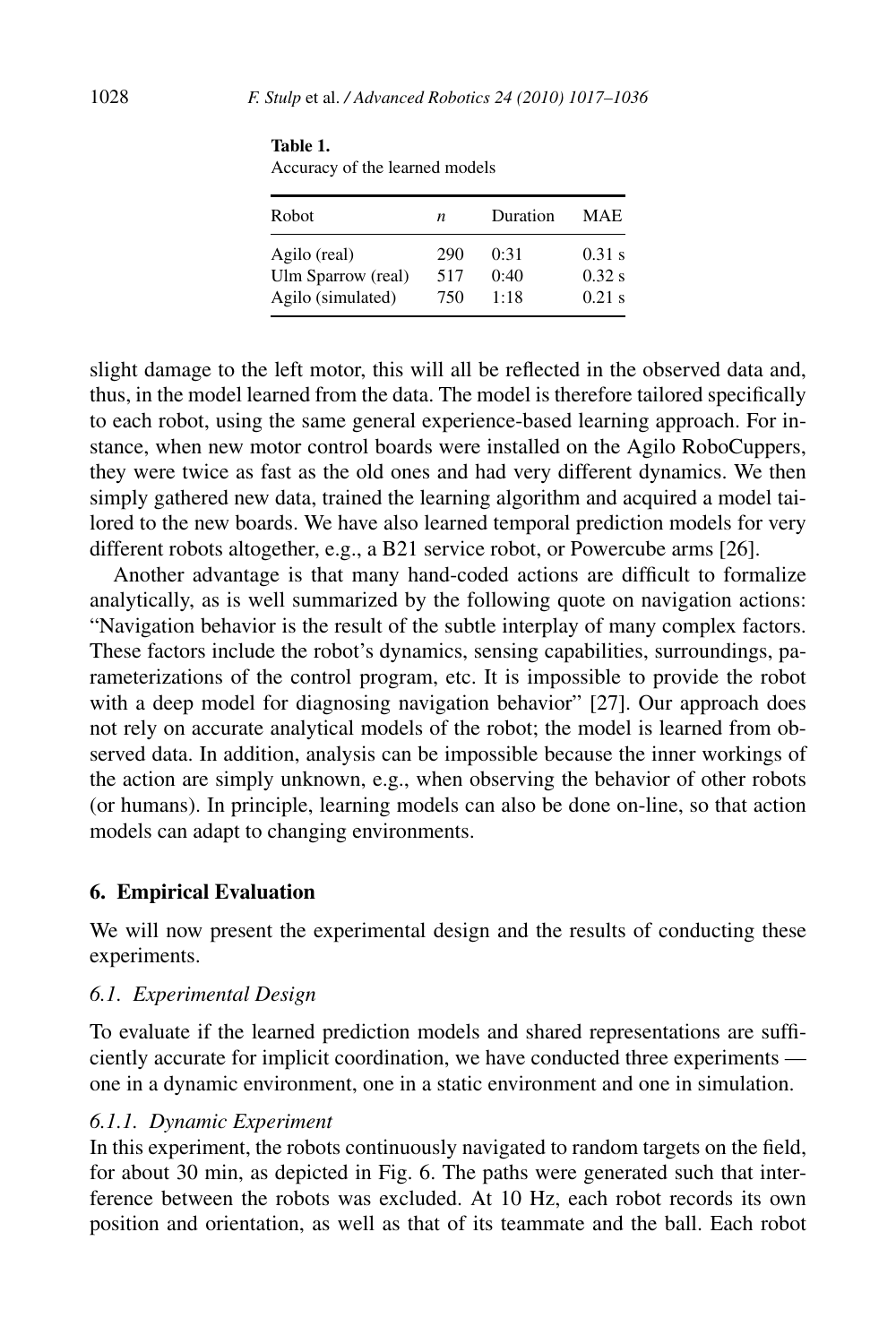

**Figure 6.** Dynamic experiment.



**Figure 7.** Static experiment.

also logs the locally predicted approach time for both robots and, based on these times, which robot it thinks should approach the ball. Note that the robots never actually approach the ball.

This experiment, as well as the next, was conducted with three Agilo robots, and also with one Agilo robot and an Ulm Sparrow.

#### *6.1.2. Static Experiment*

In the previous experiment, it is impossible to measure if the temporal predictions were actually correct and if potential inaccuracies caused the robots' estimate of who is quickest to be incorrect. Therefore, a second experiment was conducted.

First, the robots navigate to random positions and wait there. They are then synchronously requested to record the same data as in the first experiment, but only for the current static state. Then, one after the other, the robots are requested to drive to the goal position and the actual approach duration recorded, as in Fig. 7. This static environment is less realistic, but allows us to compare the predicted time with the actually measured time for each robot. The log files are almost identical to the ones in the dynamic experiment. The only difference is that they also contain the actually measured time for the robot and contain only 200 examples, as we record one example for each episode, not every 100 ms.

## *6.1.3. Simulated Experiment*

Here, the experimental setup is identical to the dynamic experiment. It is conducted with two simulated Agilo robots. The simulator allows us to vary two variables that most strongly influence the success of implicit coordination, as depicted in Fig. 8. The first is communication quality. At random times, and for random durations,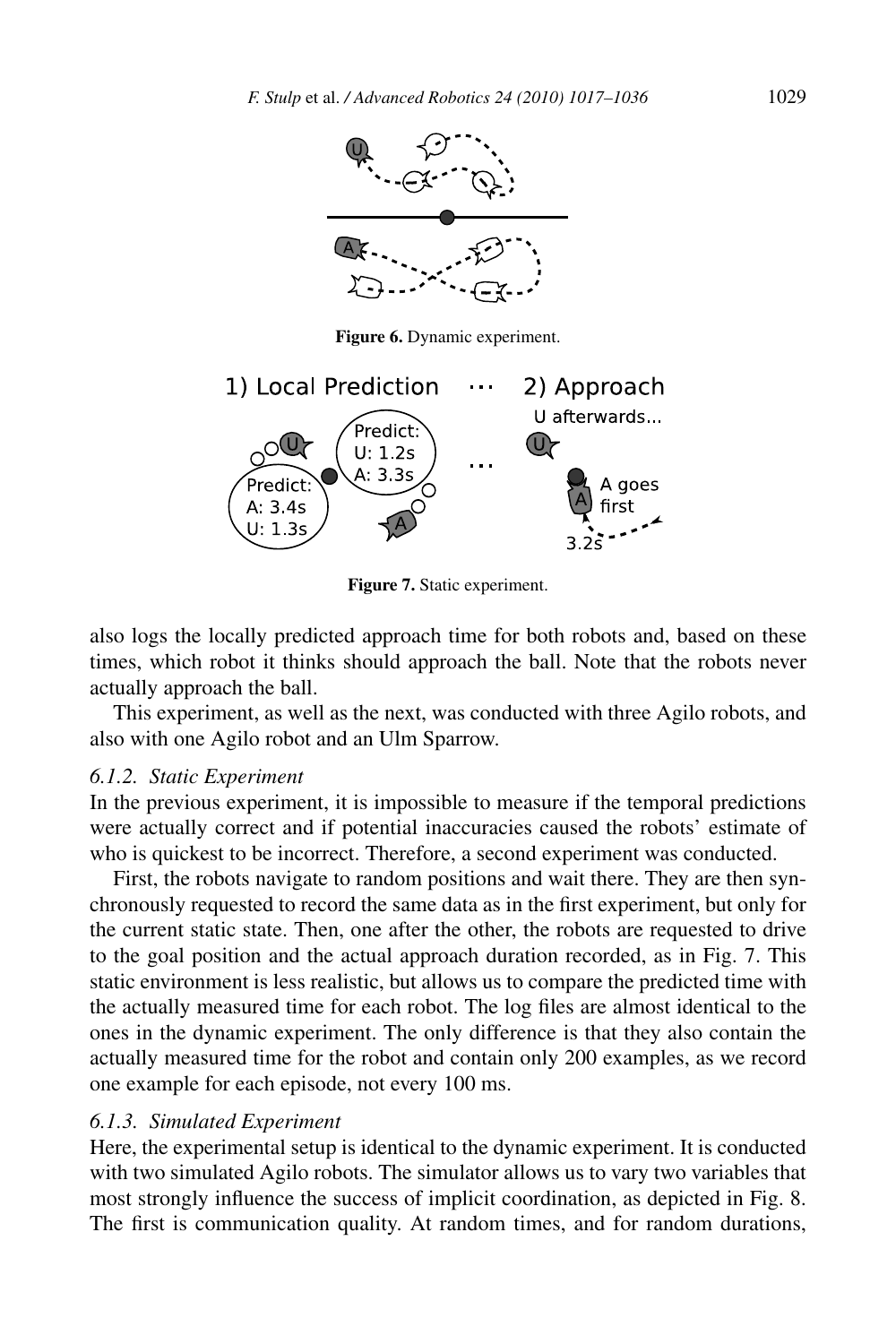

**Figure 8.** Simulated experiment.

| яn |  |
|----|--|
|----|--|

Agreement and correctness in implicit coordination

|                                                    | Learned model $(\% )$ |          | Distance $(\% )$ |          |
|----------------------------------------------------|-----------------------|----------|------------------|----------|
|                                                    | Three Agilo Mixed     |          | Three Agilo      | Mixed    |
| Chose the same robot?<br>Chose the quickest robot? | 99<br>96              | 96<br>92 | 99<br>81         | 95<br>68 |

communication is switched off in both directions. By controlling the length of the intervals, we can vary between perfect (100%) and no (0%) communication. The second is the field of view of the robot. We can set the view angle of the robot's forward facing camera between 0 (blind) and 360◦ (omni-directional vision). The other robot and the ball are only perceived when in the field of view. Gaussian noise with a standard deviation of 9, 25 and 22 cm is added to the robot's estimates of the position of itself, the teammate and the ball, respectively. These correspond to the errors we have observed on the real robots.

## *6.2. Results*

The experiments presented in the previous section allow us to answer several questions relevant to the robustness and accuracy of implicit coordination with shared belief.

(Q1) *Do the robots agree upon who should approach the ball?* To answer this question, we determined how often all robots agreed on which robot should approach the ball. The results are listed in Table 2, in the row labeled 'Chose the same robot?'. The result for both the homogeneous (three Agilo robots) and heterogeneous (one Agilo and one Ulm Sparrow) teams are listed. Given the accurate estimates the robots have of each other's states and the accurate predicted times that arise from this, it should not be surprising that the robots have almost perfect agreement (*>*99 and *>*96%) on who should approach the ball.

(Q2) *Do the robots choose the quickest one?* Agreeing about who should go to the ball is of little use if the chosen robot is not actually the quickest. Therefore, we would also like to know if the chosen robot is actually the quickest one to approach the ball. Of course, this could only be determined in the static experiment, in which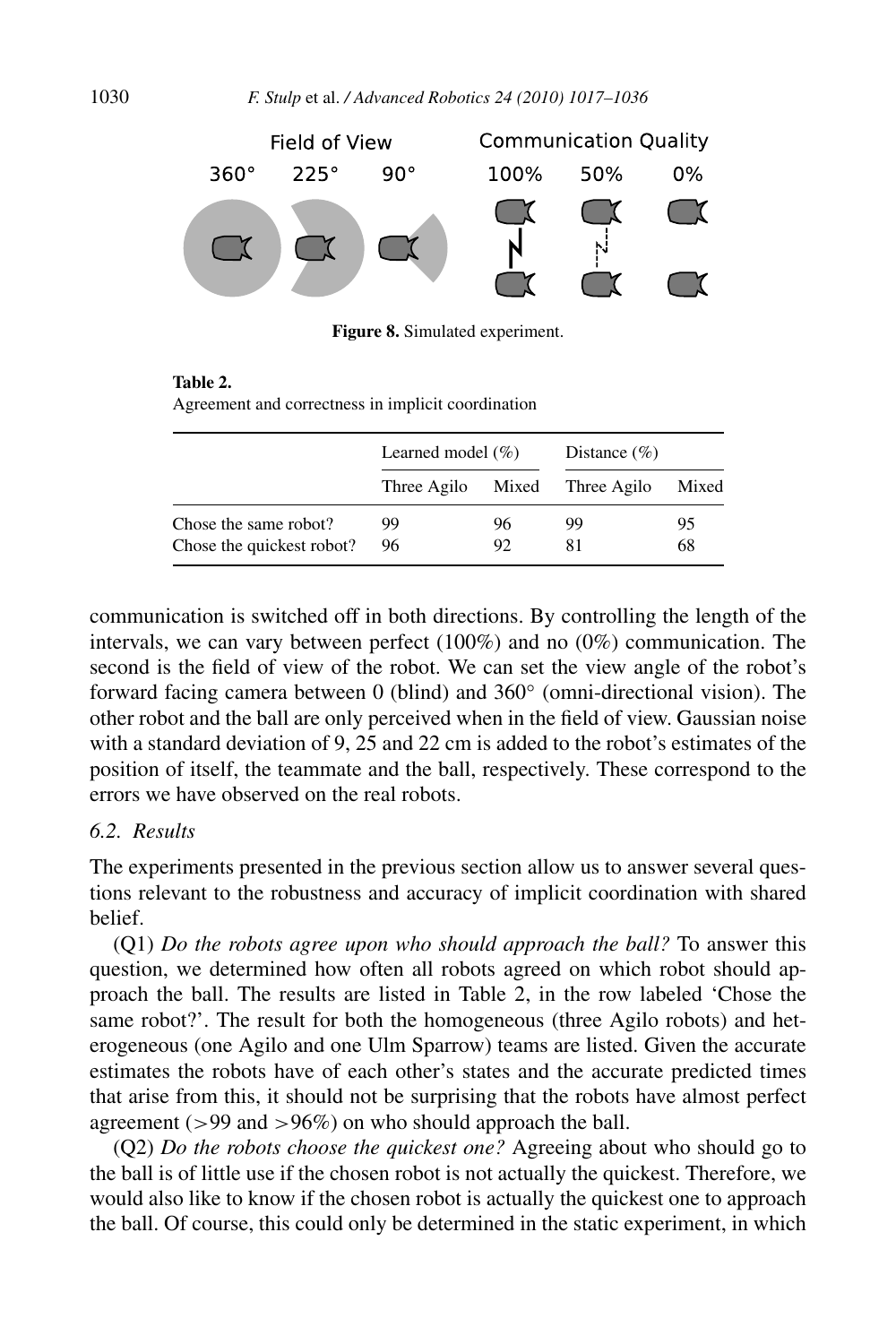the actual times it took each robot to approach the ball were recorded. A robot's decision to coordinate is deemed correct if the robot that was the quickest was indeed predicted to be the quickest. The robots' choice was correct 92% of the time, as can be seen in Table 2.

(Q3) *Are temporal prediction models necessary or would a more simple value such as distance not suffice?* Using only distance as a rough estimate of the approach time, as done in Ref. [28], would save us the trouble of learning models. Although time is certainly strongly correlated with distance, using distance alone leads to significantly more incorrect coordinations. The last column in Table 2 shows this. Agreement is still very good (99 and 95%), but the robot that is really the quickest is chosen only 81 and 68% of the time. So, when using distance, the robots are still very sure about who should approach it, but they are also wrong about it much more often.

(Q4) *How robust is implicit coordination against errors in state estimation?* As we saw, almost perfect coordination was achieved in the dynamic experiment. To analyze how noise in the estimates of the other robot's states influences coordination, we took the original log files of the homogeneous team and added Gaussian noise of varying degrees to the estimates that robots have of each other's pose ( $[x_t,$  $y_t$ ,  $\phi_t$ ]). The predicted times were then computed off-line, based on these simulated log files.

The results are shown in Fig. 9. The *x*-axis shows the standard deviation of the Gaussian noise added to the data. So the first column, in which there is no added noise, represents the results of the dynamic experiment, which had been listed in Table 2. The *y*-axis shows the percentage of examples in which zero, one, two or three Agilo robots intended to approach the ball. Of course, '1' means that coordination succeeded.



**Figure 9.** Influence of simulated state estimation errors on implicit coordination.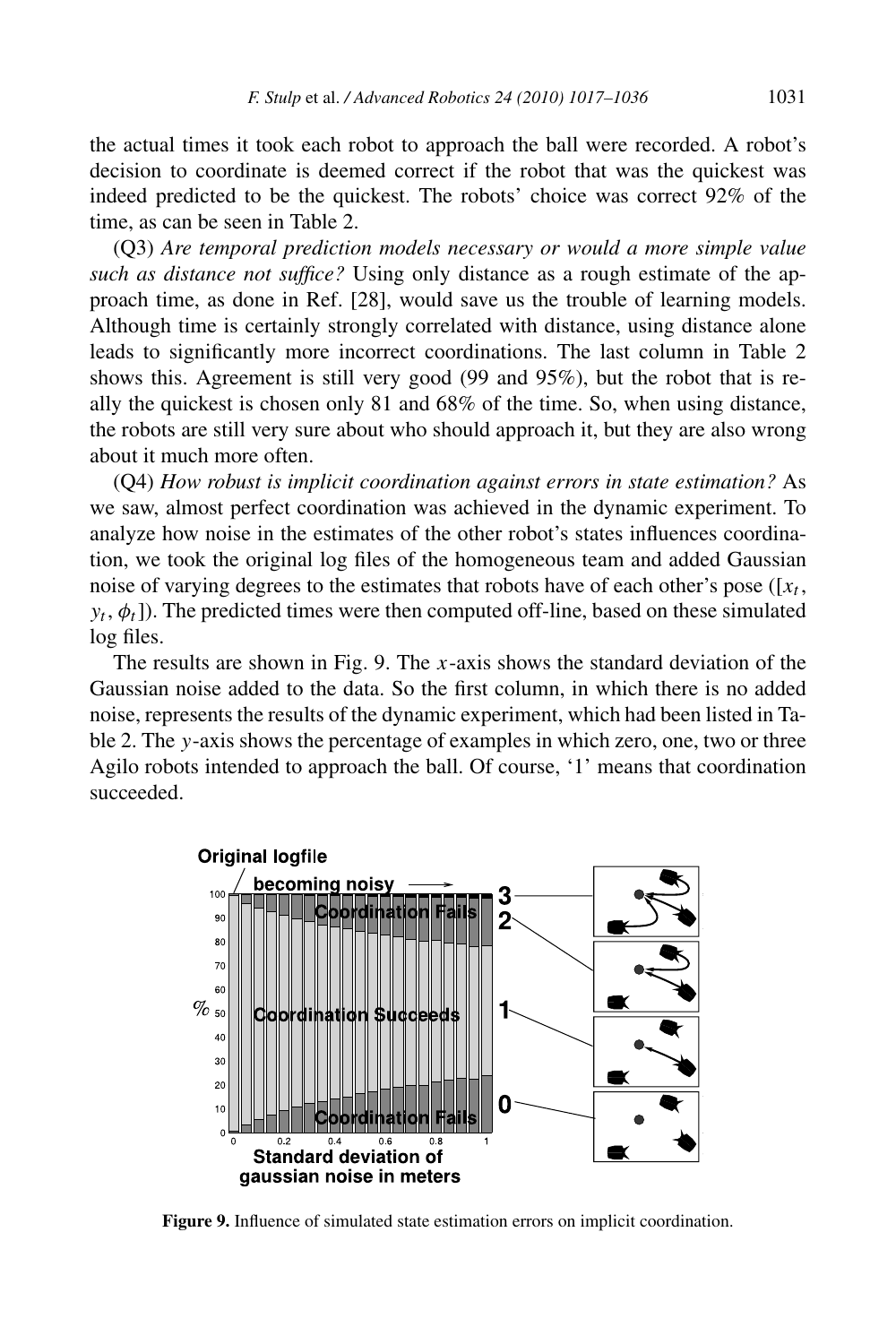

**Figure 10.** Visualization of the decision tree that predicts coordination failure.



**Figure 11.** Example of implicit coordination. Bright lines represent that only one robot would approach the ball at this position. Black lines show when coordination is predicted to likely fail. The robots must all approach the ball from the right.

We can clearly see that coordination deteriorates when robots do not know each other's states so well. If you have a robotic (soccer) team and know the standard deviation between the robot estimations of each other's positions, the graph tells you how well implicit coordination would work in this team.

(Q5) *When does implicit coordination fail?* In the dynamic experiment with the heterogeneous team, coordination succeeds 96% of the time. In the log file, we labeled all examples in which exactly one robot decided to approach the ball with 'Success' and others with 'Fail'. A decision tree was then trained to predict this value. The learned tree is represented graphically in Fig. 10. The main rule is that if the difference in predicted times between two robots is small, coordination is likely to fail; if it is large, it is likely to succeed. This is intuitive, because if the difference between the times is large, it is less likely that estimation errors will invert which time is the smallest. Note that in between these two limits, there is a 'gray' area, in which some other rules were learned. They only accounted for a small number of examples, so for clarity, we will not discuss them here.

Humans also recognize when coordination might fail. For example, in sports like soccer or volleyball, it is sometimes not completely clear who should go for the ball. Humans solve this problem by making a brief exclamation such as 'Mine!' or 'Leave it!'. Thus, in these cases, humans resort to explicit coordination and communicate their intentions. Not only do humans have utility models of each other to coordinate implicitly, they are also aware when confusion might arise. The learned decision tree essentially provides the robots with similar awareness, as they predict when implicit coordination failure is likely. So, they could be used to determine when robots should resort to other methods of coordination. For instance, our robots have a simple locker-room agreement that when coordination failure is predicted, the robot with the higher number will approach the ball (excluding the goalie).

In Fig. 11 we present an illustration of how the robots could use this model in practice. It is easiest to understand this image if one imagines that the robots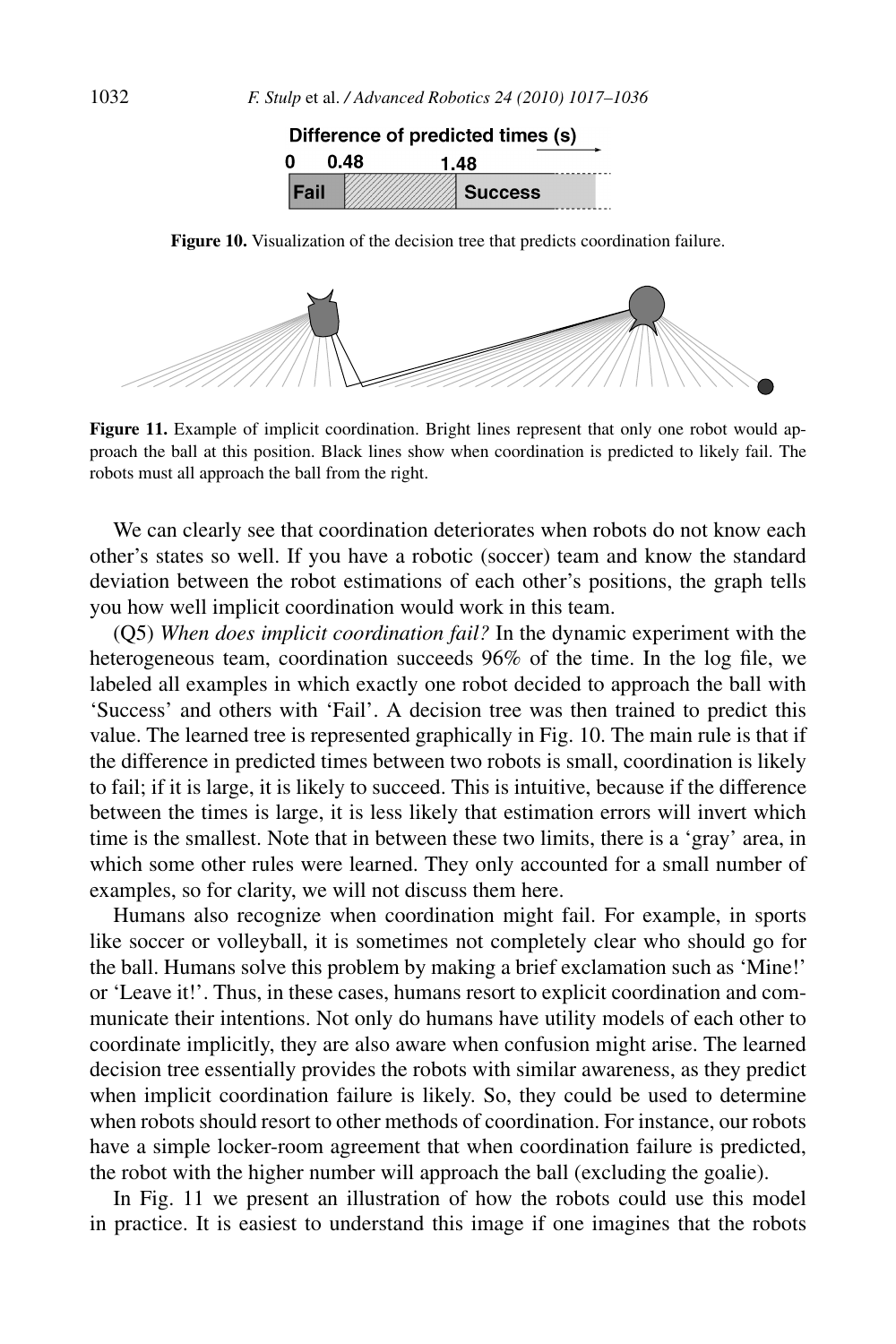

**Figure 12.** Results of the simulation experiment, which show how the performance of coordination strategies depends on the quality of communication and the field of view.

are standing still at the drawn positions and the ball is rolling slowly from left to right. At every 5 cm of the ball's trajectory, the robots determine who is quickest to the ball at that time. This robot is connected to the current ball's position by a brighter line. When the decision tree predicts that coordination might fail, the robots between which confusion might arise are both connected to the ball's position by a black line. Note that this image was generated in simulation, not with the real robots.

(Q6) *How do communication quality and state estimation accuracy influence coordination?* The results of the simulation experiment, which show how the performance of different coordination strategies depends on the quality of communication and the field of view, are depicted in Fig. 12. Communication quality is the percentage of packets that arrive and field of view is in degrees. The *z*-axis depicts coordination success, which is the percentage that only one robot intended to approach the ball.

Since explicit coordination is based completely on communication, it is not surprising that it perfectly correlates with the quality of the communication, but is independent of the size of the field of view. No communication means no coordination and perfect communication means perfect coordination. For implicit coordination without communication, the relation is converse. If a robot is able to estimate the states of others better, it is able to coordinate better. The third graph shows implicit coordination with belief state exchange, as used on the robots. If the robot has a teammate in its field of view, it determines the other's state through state estimation, otherwise it uses communication (if possible) to exchange beliefs. These states are then used to predict the utilities of others, independent if they were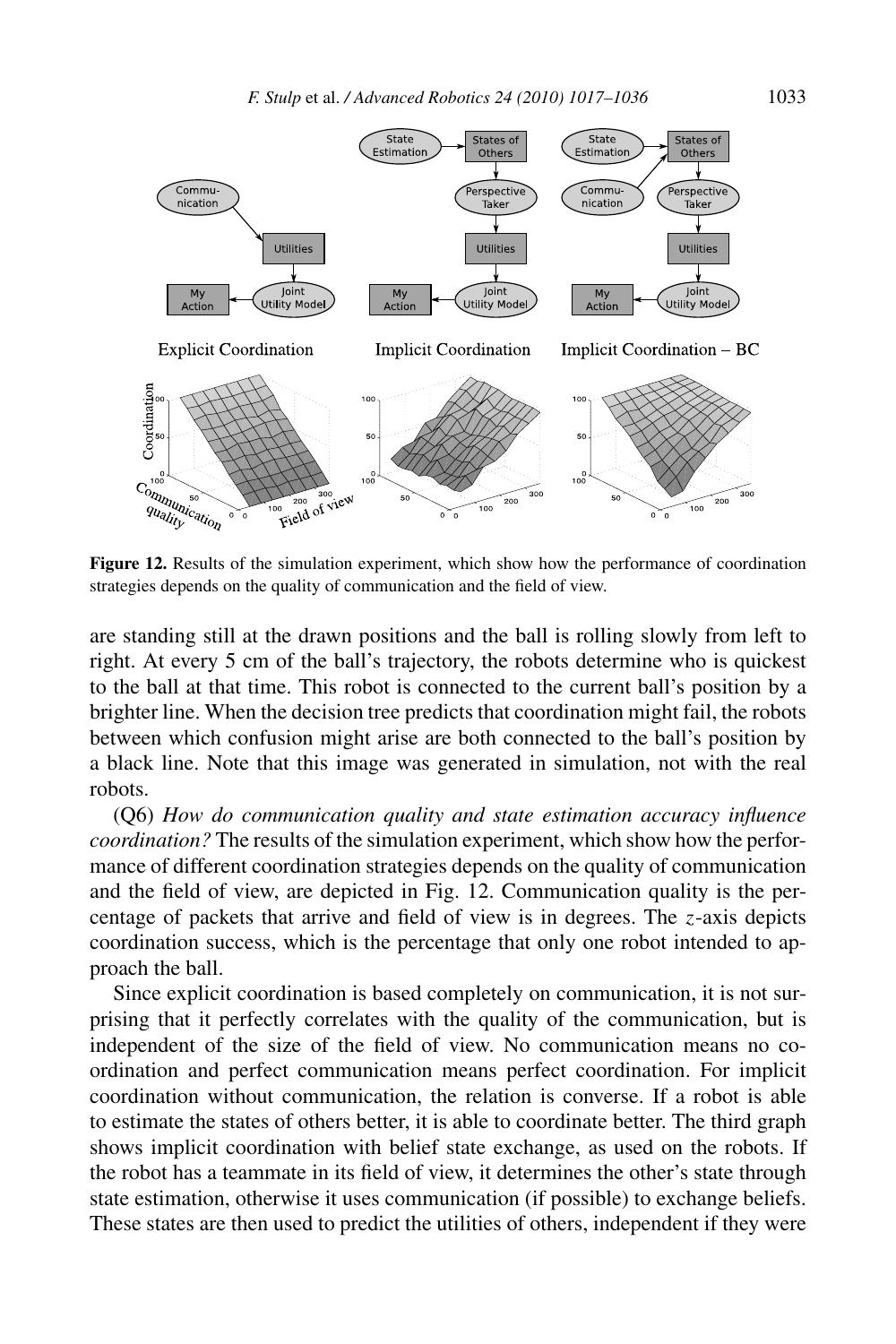perceived or communicated. The graph clearly shows that this approach combines the benefits of both.

The third graph in Fig. 12 clearly shows that implicit coordination with belief exchange achieves better performance with communication loss than explicit coordination alone, as discussed in Section 3.3. Instead of complete coordination failure in the case of communication loss, there is a graceful decay, because a second system based on state estimation can still be used to estimate the intentions of others.

## **7. Conclusions**

In this paper we discussed belief sharing — a communication principle that combines implicit and explicit communication models for teams of robots in cooperative application domains. Instead of voting protocols, the exchange of observations allows robots to fuse their beliefs in a non-centralized manner and individually select actions that result in implicit team cooperation. The implementation of the communication infrastructure was discussed as well as learning utility models for actions in a heterogeneous robot soccer robot team. Our approach is general and versatile, as both the experience-based learning of utility models and the CORBA-based communication do not depend on the specific robot hardware and software. This has enabled us to apply our approach to two very different mid-size league robots and create a heterogeneous team.

Performance and reliability were evaluated empirically. The conducted experiments demonstrated that this coordination scheme is more robust in the presence of communications errors than explicit communication.

#### *Acknowledgements*

The research described in this paper is partly funded by the German Research Foundation (DFG) in the SPP-1125, 'Cooperating Teams of Mobile Robots in Dynamic Environments', and also by the CoTeSys cluster of excellence (Cognition for Technical Systems, http://www.cotesys.org), part of the Excellence Initiative of the DFG.

#### **References**

- 1. D. Dennett, *The Intentional Stance*. MIT Press, Cambridge, MA (1987).
- 2. B. P. Gerkey and M. J. Mataric, Multi-robot task allocation: analyzing the complexity and op- ´ timality of key architectures, in: *Proc. IEEE Int. Conf. on Robotics and Automation*, Taipei, pp. 3862–3868 (2003).
- 3. M. Beetz, T. Schmitt, R. Hanek, S. Buck, F. Stulp, D. Schröter and B. Radig, The AGILO robot soccer team — experience-based learning and probabilistic reasoning in autonomous robot control, *Autonomous Robots* **17**, 55–77 (2004).
- 4. G. Kraetzschmar, G. Mayer, H. Utz, P. Baer, M. Clans, U. Kaufmann, M. Lauer, S. Natterer, S. Przewoznik, R. Reichle, A. Reisser, A. Roth, M. Schmidt, C. Sitter, F. Sterk and G. Palm, The Ulm Sparrows (2003), in: *Proc. RoboCup Symp.*, Padova, pp. 238–249 (2004).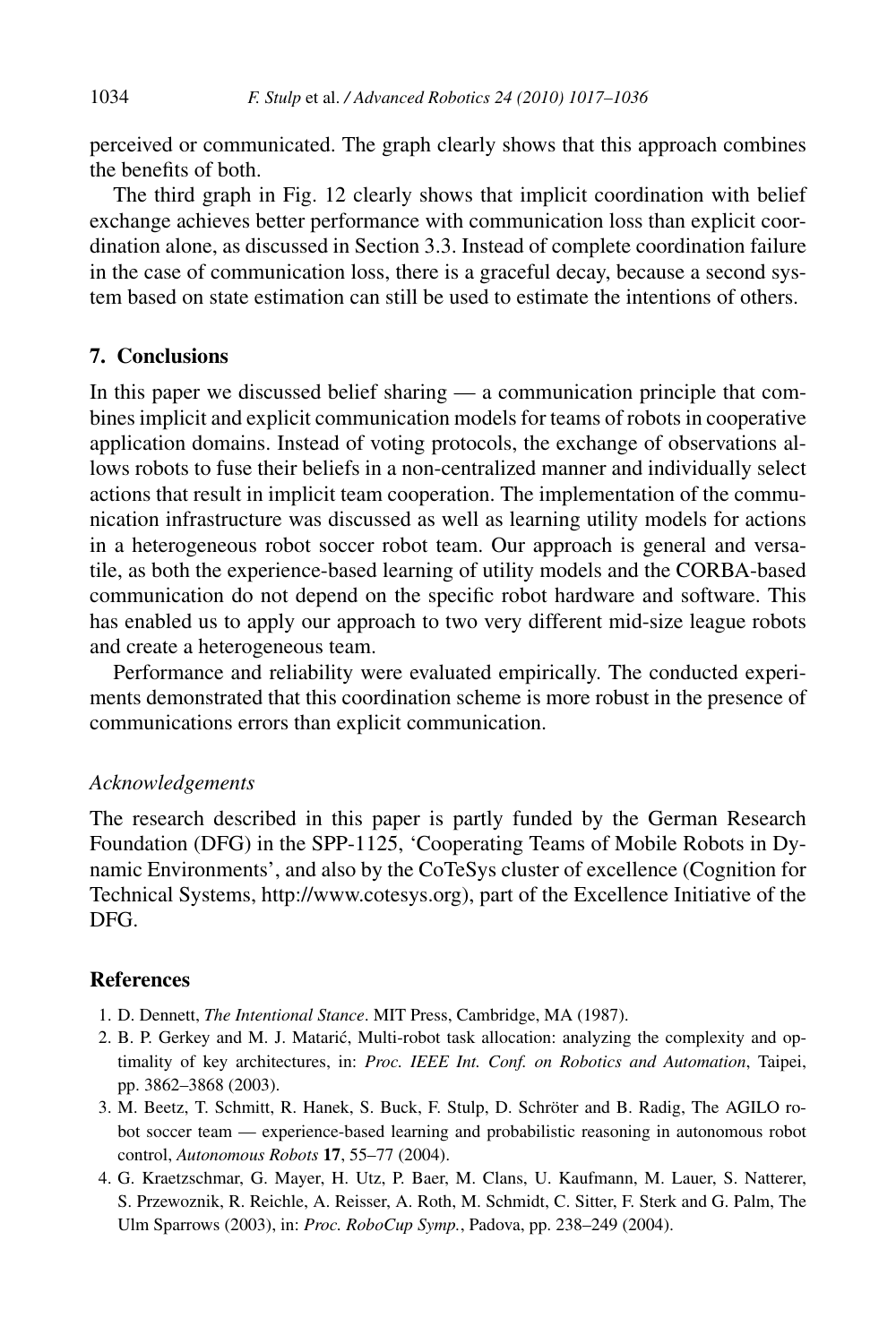- 5. H. Utz, F. Stulp and A. Mühlenfeld, Sharing belief in teams of heterogeneous robots, in: *Proc. RoboCup Symp.*, Lisbon, pp. 508–515 (2004).
- 6. M. Isik, F. Stulp, G. Mayer and H. Utz, Coordination without negotiation in teams of heterogeneous robots, in: *Proc. RoboCup Symp.*, Bremen, pp. 355–362 (2006).
- 7. S. Sen, M. Sekaran and J. Hale, Learning to coordinate without sharing information, in: *Proc. 12th Natl Conf. on Artificial Intelligence*, Seattle, WA, pp. 426–431 (1994).
- 8. A. Tews and G. F. Wyeth, Thinking as one: coordination of multiple mobile robots by shared representations, in: *Proc. Int. Conf. on Robotics and Systems*, Takamatsu, pp. 1391–1396 (2000).
- 9. M. Veloso, P. Stone and M. Bowlin, Anticipation as a key for collaboration in a team of agents: A case study in robotic soccer, in: *Proc. of SPIE Sensor Fusion and Decentralized Control in Robotic Systems II*, Boston, MA, pp. 134–141 (1999).
- 10. H. Fujii, M. Kato and K. Yoshida, Cooperative action control based on evaluating objective achievements, in: *Proc. RoboCup Symp.*, Osaka, pp. 208–218 (2005).
- 11. K. Noma, Y. Takahashi and M. Asada, Cooperative/competitive behavior acquisition based on state value estimation of others, in: *Proc. RoboCup Symp.*, Atlanta, GA, pp. 101–112 (2007).
- 12. D. Vail and M. Veloso, Multi-robot dynamic role assignment and coordination through shared potential fields, in: *Multi-Robot Systems: From Swarms to Intelligent Automata II*, A. Schultz, L. Parker and F. Schneider (Eds), pp. 87–98. Kluwer, Dordrecht (2003).
- 13. J. R. Kok, M. T. J. Spaan and N. Vlassis, Non-communicative multi-robot coordination in dynamic environments, *Robotics Autonomous Syst.* **50**, 99–114 (2005).
- 14. E. Pagello, A. D'Angelo, F. Montesello, F. Garelli and C. Ferrari, Cooperative behaviors in multirobot systems through implicit communication, *Robotics Autonomous Syst.* **29**, 65–77 (1999).
- 15. M. Rude, T. Rupp, K. Matsumoto, S. Sutedjo and S. Yuta, Iron: An inter robot network and three examples on multiple mobile robots' motion coordination, in: *Proc. Int. Conf. on Intelligent Robots and Systems*, Grenoble, pp. 1437–1444 (1997).
- 16. C. Castelpietra, L. Iocchi, D. Nardi, M. Piaggio, A. Scalzo and A. Sgorbissa, Coordination among heterogenous robotic soccer players, in: *Proc. Int. Conf. on Intelligent Robots and Systems*, Takamatsu, pp. 1385–1390 (2000).
- 17. M. T. J. Spaan and F. C. A. Groen, Team coordination among robotic soccer players, in: *Proc. RoboCup Symp.*, Fukuoka, pp. 409–416 (2002).
- 18. K. Yokota, K. Ozaki, N. Watanabe, A. Matsumoto, D. Koyama, T. Ishikawa, K. Kawabata, H. Kaetsu and H. Asama, Uttori united: cooperative team play based on communication, in: *Proc. RoboCup Symp.*, Paris, pp. 479–484 (1999).
- 19. J. G. Trafton, N. L. Cassimatis, M. D. Bugasjska, D. P. Brock, F. E. Mintz and A. C. Schultz, Enabling effective human–robot interaction using perspective taking in robots, *IEEE Trans. Syst., Man Cybernet.* **35**, 460–470 (2005).
- 20. T. Fong, I. Nourbakhsh, C. Kunz, L. Flückiger and J. Schreiner, The peer-to-peer human–robot interaction project, in: *Proc AIAA Space 2005*, Long Beach, CA, AIAA-2005-6750 (2005).
- 21. I. Nourbakhsh, K. Szcara, M. Koes, M. Yong, M. Lewis and S. Burion, Human–robot teaming for search and rescue, *Pervas. Comput.* **4**, 72–78 (2005).
- 22. T. Schmitt, R. Hanek, M. Beetz, S. Buck and B. Radig, Cooperative probabilistic state estimation for vision-based autonomous mobile robots, *IEEE Trans. Robotics Automat.* **18**, 670–684 (2002).
- 23. H. Utz, S. Sablatnög, S. Enderle and G. Kraetzschmar, Miro middleware for mobile robot applications, *IEEE Trans. Robotics Automat.* **18**, 493–497 (2002).
- 24. D. C. Schmidt, A. Gokhale, T. Harrison and G. Parulkar, A high-performance endsystem architecture for real-time CORBA, *IEEE Commun. Mag.* **14**, 72–77 (1997).